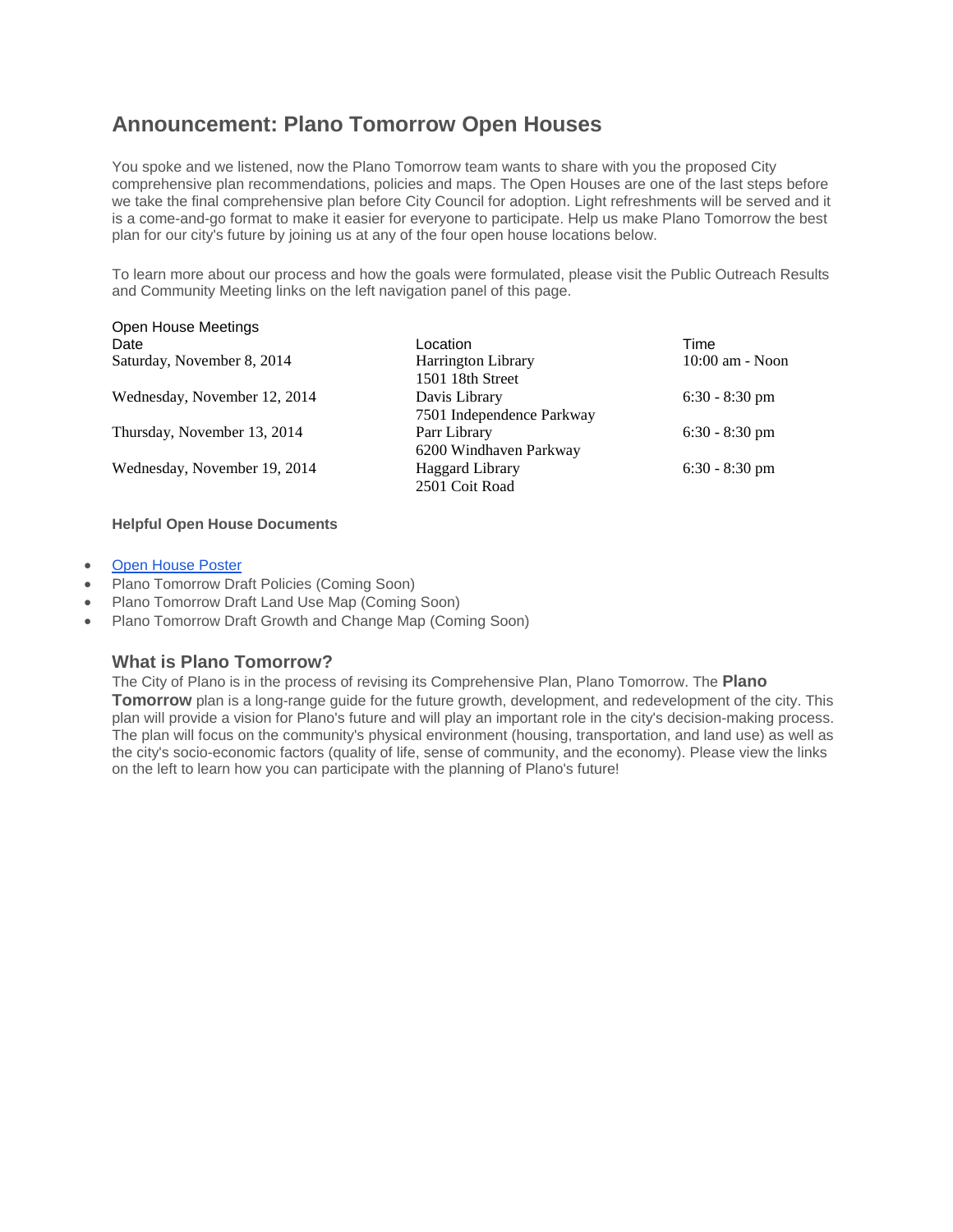Excerpt from The September  $29<sup>th</sup> P&Z$  worksession minutes.

"Plano Tomorrow Vision"

Page 7

At the Council and Commission's joint use work session on June 30, groups were asked to identify areas for urban centers, neighborhood centers, employment centers, and manufacturing/light industrial centers as part of the map exercise. Residential areas were also identified at the joint use work session; however, these topics were addressed during the Housing and Neighborhoods component discussion. Some of the most reoccurring placements included:

Urban Centers (Compact Complete Centers)

- Legacy West
- Collin Creek Mall
- Downtown Plano
- Vacant Land on Spring Creek Parkway and Dallas North Tollway (Haggard West)
- Park Boulevard and Preston Road
- Parker Road DART Station
- Future Spring Creek Parkway DART Station

Page 8

*"Urbanization - Plano should aggressively seek both job and housing growth. Plano can no longer outwardly expand and while existing neighborhoods must be conserved, the city should strongly encourage and incentivize urban development and redevelopment."* **Agree 14-3**

Page 14

## *Council and Commission Direction*

At the Council and Commission's joint use work session on June 30, undeveloped land was identified as part of the map exercise. Below is a list of the largest remaining undeveloped parcels in the city and what uses were desired for each parcel: **- 280 Acres at the southeast corner of Spring Creek Parkway at Dallas North**

# **Tollway (Haggard West)**

## **o** *Urban Center, Neighborhood Center, Midrise Employment Center, Midrise Residential Condominium, Patio Home/Townhome*

- 208 Acres at the Moore Farm located at the southeast corner of Spring Creek Parkway at US Highway 75 directly behind the Plano Centre

o *Low Density Detached Residential, Patio Homes/Townhomes, Suburban Employment Center*

- 147 Acres at Legacy West
	- o *Urban Center, Suburban Employment Center, Midrise Residential Condominium*

- 134 Acres at the northeast corner of Coit Road and President George Bush Turnpike